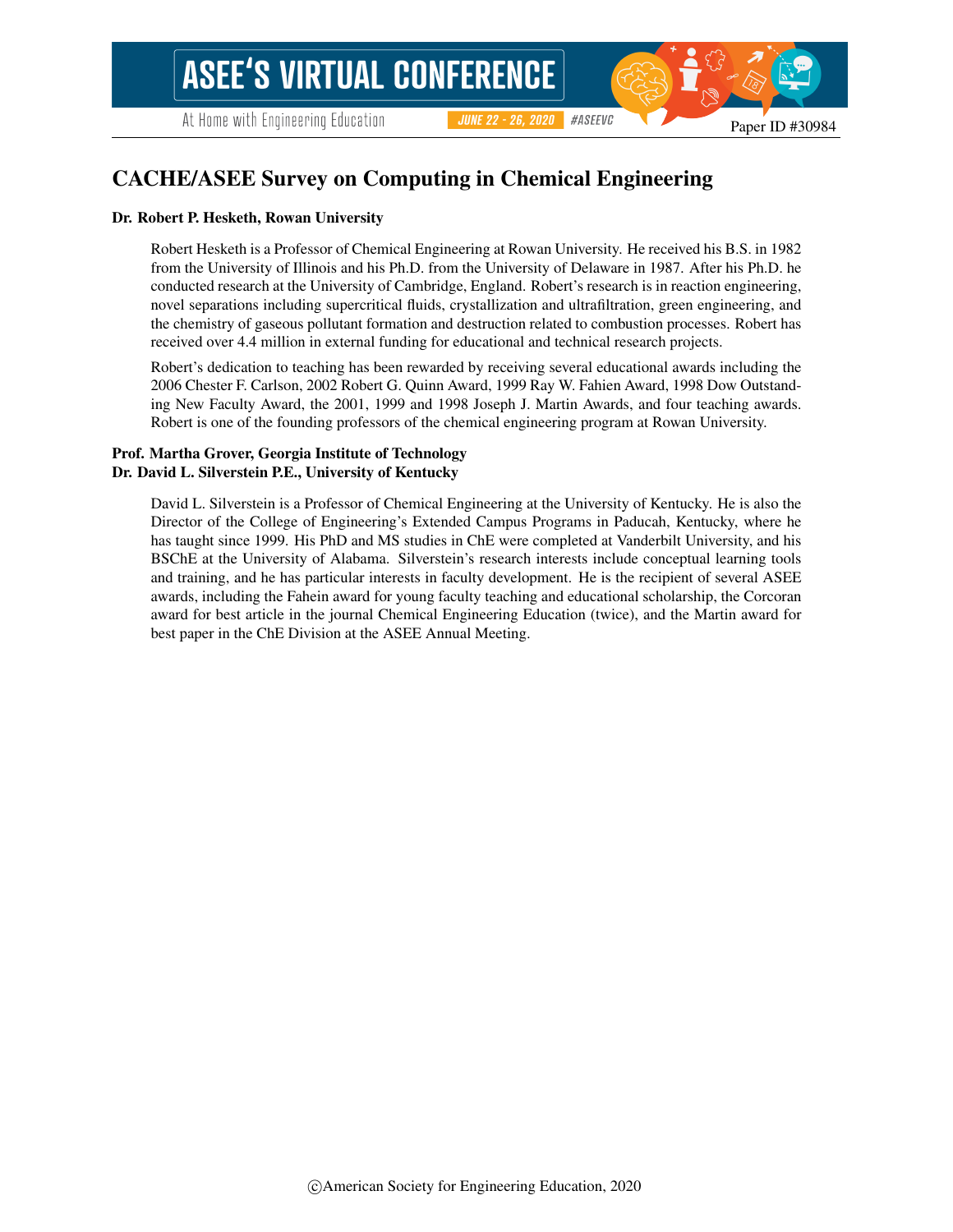## CACHE/ASEE Survey on Computing in Chemical Engineering

### Introduction

CACHE (Computer Aids for Chemical Engineering) Corporation has conducted a survey in 2019 on computing in chemical engineering education and industry. Previous surveys were conducted by CACHE of chemical engineers working in industry in 1997 and 2003. In these surveys most of the questions pertained to chemical engineers working in industry with a limited number of questions related to what chemical engineers were taught at universities. In 2001 a survey was conducted on computing practices in process simulation in chemical engineering education at universities [[1\]](#page-12-0). For the 2019 survey CACHE surveyed both chemical engineers in industry and what faculty were teaching at universities. The purpose of the survey was to determine current computing needs for industry and academia. A secondary purpose was to compare the findings relative to the previous surveys, although because the survey questions were updated, a direct comparison was not possible for all questions.

In the industrial survey we used the web based survey software from Survey Monkey. Using this software, weblinks were sent to alumni from RPI, Rowan, Brigham Young, Notre Dame, Georgia Tech and North Carolina State universities. This is similar to what was done for the 1997 [[2\]](#page-12-1) and 2003 [[3](#page-12-2),[4\]](#page-12-3) surveys. For example, in the 2003 survey the participating universities were Carnegie Mellon, Clarkson, McMaster and Texas at Austin Universities. In the current survey we also expanded to chemical engineering graduates from other universities by posting web links on sites such as Linked-In and Facebook. All of these communications contained a link to the Survey Monkey web site in which a series of questions were presented to chemical engineers working in industry assessing their computing practices, which resulted in 413 responses.

The Survey Monkey software was used as the vehicle to collect and analyze the survey results which allowed us to improve and update the original survey questions. For example, several questions were dropped that had little relevance to today's use of computers. These included questions on the fraction of the day at the computer, computer usage for word processing, email, spreadsheet and presentation software. In addition several questions were transformed from a yes or no answer to a Likert scale with 5 divisions. This resulted in a more quantitative response to a question instead of a simple yes or no answer. In comparing the current survey to previous surveys, several of the Likert scale questions were converted to the scale used in the 1997 and 2003 surveys.

The 1997 and 2003 surveys were only sent to alumni of universities and only a few questions were asked about computing education at universities. In this survey we asked professors an extensive set of questions on what computing tools are currently being taught and used in the chemical engineering curriculum at universities. This email was originally sent out to the chemical engineering chairs/heads and was then distributed to faculty in their departments. Instructions were sent that multiple faculty could answer the survey, but in many departments only one response was sent back per department. The final result from these survey requests resulted in 154 responses from 70 chemical engineering departments. Since this is a new survey there isn't a direct comparison with the previous surveys, but we have made comparisons with the previous alumni results and the professor's answers when appropriate.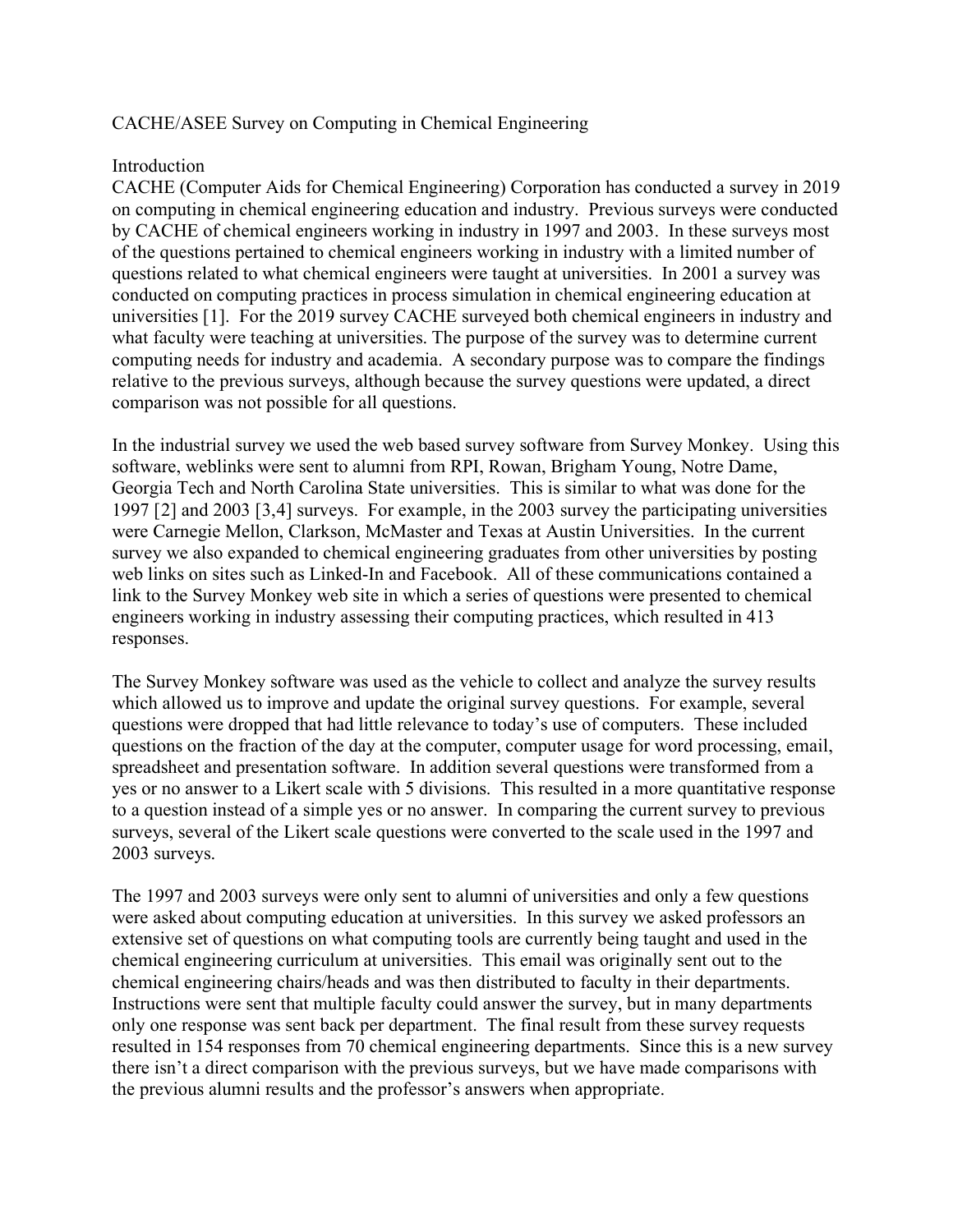#### Computing in Industry

The 307 respondents to the industrial survey were divided between about 1/3 having PhD degrees and 2/3 having BS degrees as the highest degree. Similar to the previous surveys in 1997 and 2003, their job roles were evenly represented among Research & Development (25%), Plant and Process Support (18%), and Process Design and Analysis (29%), with other roles also represented. The respondents with PhDs had more years of experience (35% over 21 years), while those with a BS degree tended to have less experience (45% less than 5 years).

After the initial questions on the background of the respondent, the first question asked, "which of the following is most appropriate for your industry?" Using computer applications was the most important computing tool for industry with over 60% choosing this option. The other options of statistics/analytics, programming, and machine learning were ranked as less important.

As seen in the 1997 and 2003 surveys nearly all chemical engineers use spreadsheet programs, and this finding was confirmed in this survey. In this survey we asked what were the major uses of spreadsheet programs and for each category shown in [Figure 1.](#page-2-0) In each of these categories, respondents rated the use from 5 (high) to 1 (low) with an additional option to state if spreadsheets were not used for this category. In [Figure 1](#page-2-0) the average score for this rating is shown. To compare this question to the 2003 survey in which only a yes or now response was obtained, we grouped the 4 and 5 responses to indicate a yes. Using this criteria, spreadsheet software is used by 70% of respondents for process data analytics, as well as economic studies (38%), engineering design (36%), material and energy balances (28%) and numerical analysis (13%). Using this basis the two surveys are similar with the exception that in 2003 process data analytics was even higher (88%), and numerical analysis was substantially higher (47%). It was interesting to note that about 1/3 of respondents in the 2019 study did not use spreadsheets for numerical analysis and material and energy balances.



<span id="page-2-0"></span>*Figure 1: Resulting average rankings by the respondents to the industry survey question, "Please rank the primary tasks that require the use of spreadsheet software."*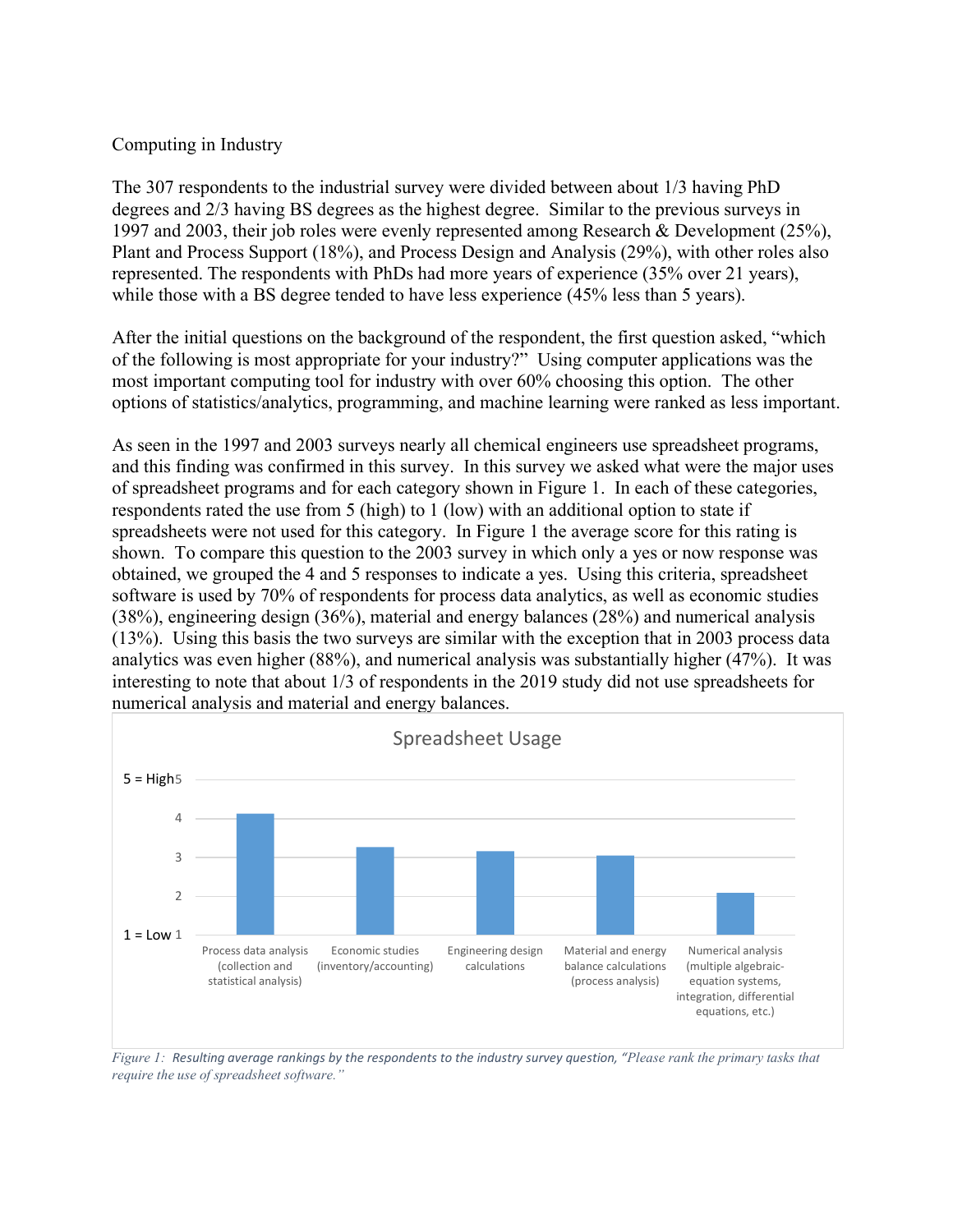The next question was asked to determine what types of software packages (excluding process simulators) are used by chemical engineers at work with results shown in [Figure 2.](#page-3-0) The most commonly reported software packages used in industry were database management systems, with over 60% of respondents indicating their use in both 2019 and in 2003 (see [Figure 2\)](#page-3-0). In 2003, other types were indicated at levels below 30% (statistical analysis, numerical analysis, symbolic manipulation, numerical methods libraries). However, in 2019, 60% of respondents indicated that they are using dedicated statistical analysis software, and 38% are using numerical analysis software. The notable increased use in statistical analysis software may be consistent with overall heightened interest by industry in data analytics and machine learning [[5\]](#page-12-4).



<span id="page-3-0"></span>*Figure 2: Reported use of software packages in 2019 and in 2003.*

As shown in [Figure 3](#page-4-0) process simulators are not used by the majority of respondents ( $> 60\%$ ) in 2019, and similarly in 2003 (> 50%). However, process simulators are used by about a third of the respondents, with AspenPlus and AspenHysys being the two most commonly used programs, similar to 2003. About half of the respondents (56%) reported that they were adequately educated at their university to use and understand chemical process simulation programs, similar to 2003 (49%). In both surveys about 20% indicated that they were not adequately trained.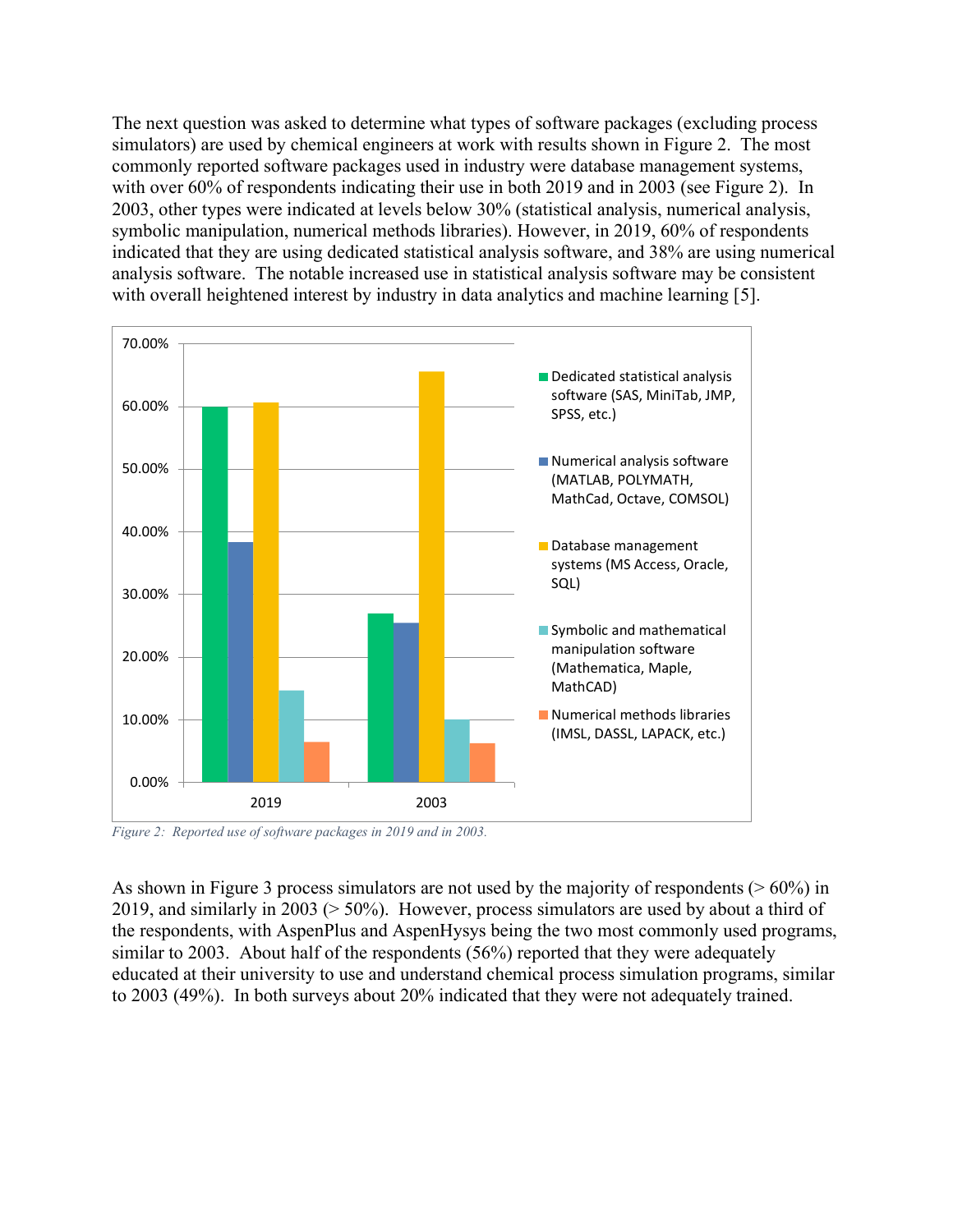

<span id="page-4-0"></span>*Figure 3: Do you use a chemical process simulator and, if so, which software package(s) do you use? (multiple answers allowed)*

Respondents were asked how they are trained to learn new software programs. Similar to 1997 and 2003, the most reported method is "self-taught," followed by "colleagues," and then "company-provided training." A detailed summary of methods is shown in [Figure 4.](#page-4-1)



<span id="page-4-1"></span>*Figure 4: When training is required for a software program, rate the training method that you used. With* 5 as Primary Source *and 1 did not use this training method or it was not available.*

While most respondents do not place programming as their most important tool, of those that do, Python was the most common language (24%), followed by MATLAB (21%) and VisualBasic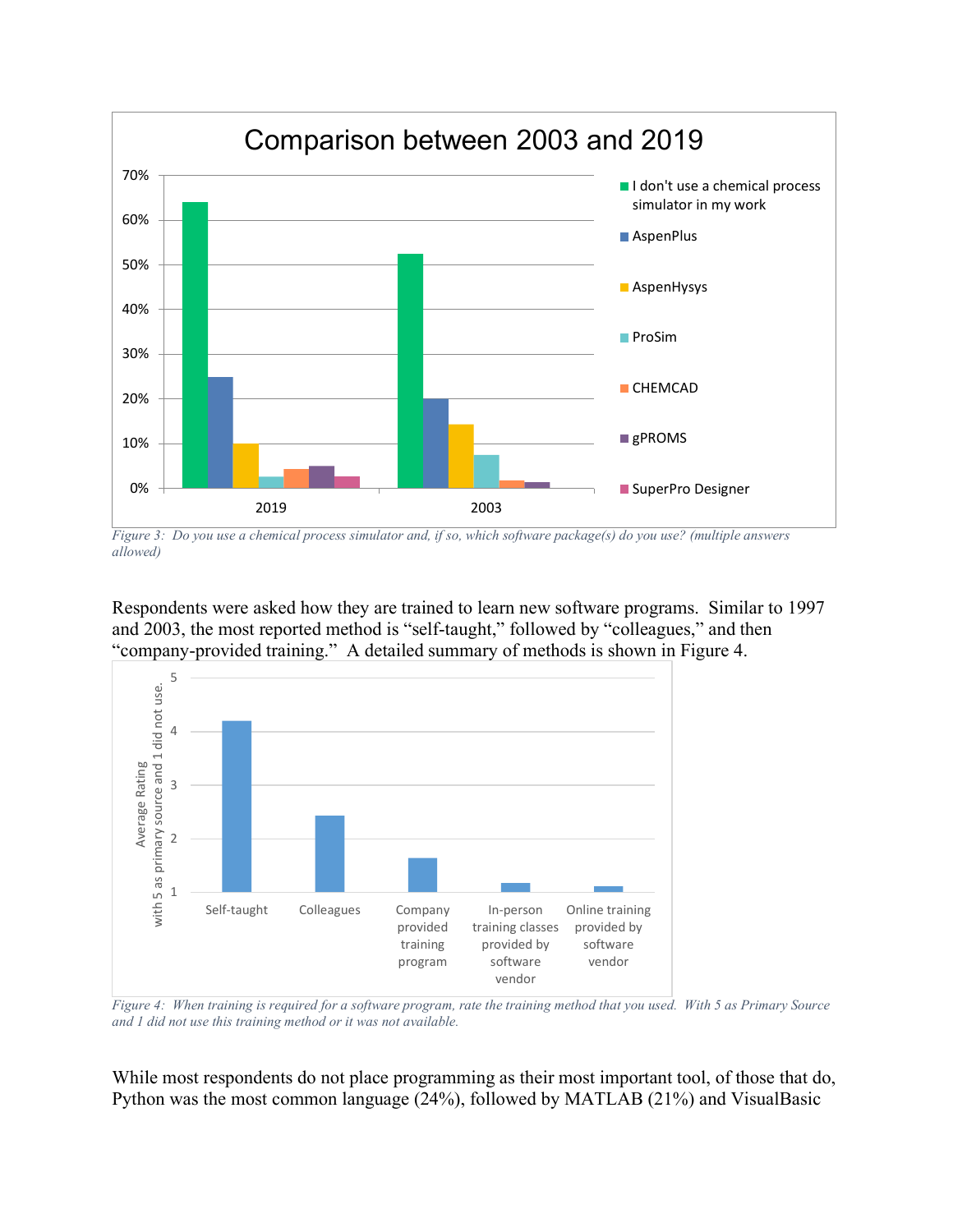

(17%). Certainly this is a change from the 2003 survey, in which Python wasn't one of the language options in the survey. Education and training in Python is appropriate, given this primary position in industrial use.

<span id="page-5-0"></span>*Figure 5: How strongly do you agree with this statement? "Your new chemical engineering hires have sufficient education in statistics and data analytics."*

Finally, respondents were asked if the new hires at their company have sufficient education in statistics and data analytics. Some respondents agree while others disagree, as shown in [Figure 5.](#page-5-0) At the BS level, the responses were more mixed, while at the PhD level, 57% either disagreed or strongly disagreed with this statement. This response could be related to the level of knowledge of statistics and data analytics with Ph.D's expecting a higher education level.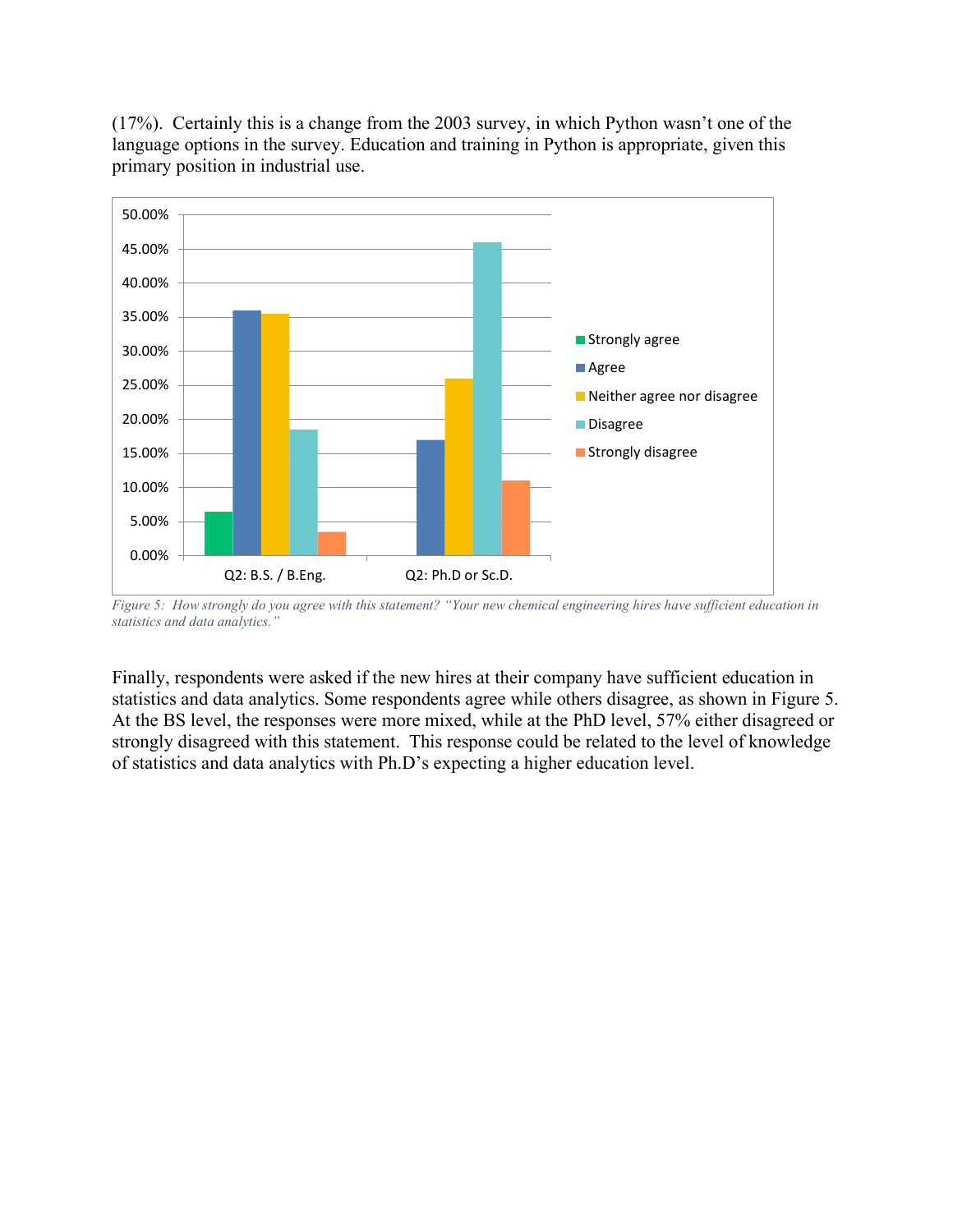## Computing in Education

The methods used to teach computing to chemical engineering students have evolved from the time that all engineers were required to take a programming course taught by the computer science department. Today, the majority of chemical engineers are learning programming in courses taught in chemical engineering (59%) and not in computer science (33%) as shown in [Figure 6.](#page-6-0)



<span id="page-6-0"></span>*Figure 6: Academic Survey: "Is computer programming taught to your chemical engineering students? (select all options that apply)"*

The predominant programming language taught is MATLAB (78%) followed by Python (31%) and then Visual Basic (15%). This is a notable change compared to the 2003 survey in which Visual Basic was the top recommended language (33%) and Python was not an option. This question had an extensive list of 19 possible programming languages with an option to specify a language that was not listed.

Questions about statistics and data analytics were asked in this survey that were not in previous surveys. Currently statistics or data analytics are required subjects for chemical engineers at most universities. Students take these subjects primarily in a required course taught by chemical engineering faculty (59%) compared to a required course outside of chemical engineering (24%). In the comments to this question there were many departments that taught statistics in a laboratory course such as unit operations (25 out of 93). What was not ascertained in this survey was the statistics topics that were taught in these courses. Perhaps a future survey on this subject should be conducted to determine what is taught in universities and what topics are used by industry.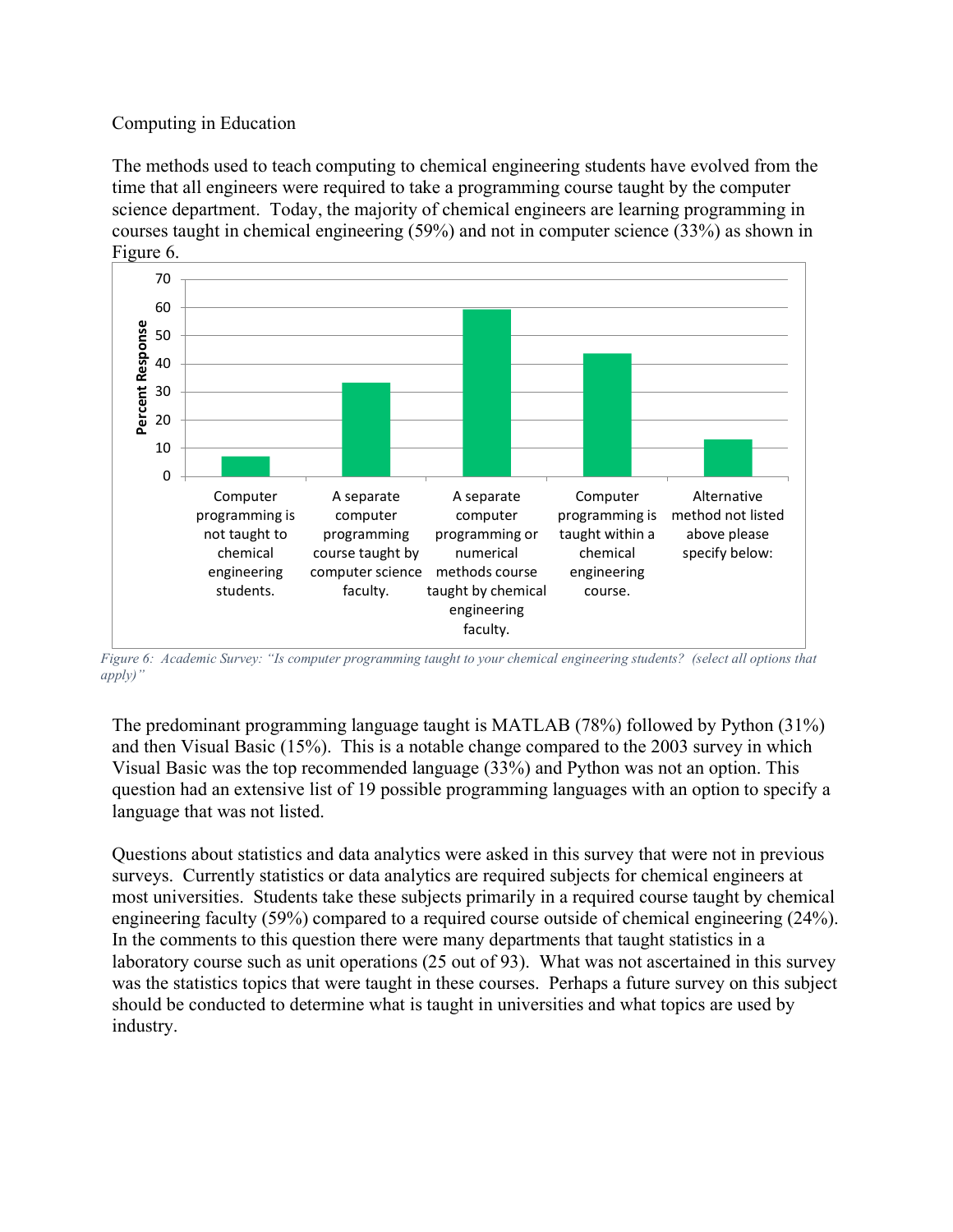

<span id="page-7-0"></span>*Figure 7: Responses to "Does your department coordinate the use of computer software and/or programming across the curriculum? If so, which scenario do you follow? Please give an example of this integration in the comment field."*

The Academic survey also asked a question on the integration of software and the number of years that it is integrated; the results are shown in [Figure 7.](#page-7-0) Integrated teaching of software requires faculty to first agree on the software that will be used and then co-ordinate what software they are using as well as what is taught in a sequence of courses. This co-ordination can typically be done in semester review meetings, and it is best if it is coordinated with the support of the department chair. In addition, when someone new teaches a course, then this information must be passed on. Integration of software in courses is labor intensive, and that is probably why 45% of departments have no formal integration of software. Of the departments that have integration 21% have 4 years of integration, 21% have 3 years, and 9% have 2 years. Integration of software between classes minimizes the time students devote to learning new software and allows them to become advanced users of the software. From another survey question just over half of faculty believe that graduates are well prepared to use computer software and programming to solve engineering problems. Perhaps one of the reasons for this low performance is the lack of integration of the software at many universities. Another possible reason for the low integration of software use is the perceived barriers for its use by faculty. In response to the question on what are the barriers for faculty not using computer aids, the most common response was that faculty were not trained in these computer tools and additionally faculty do not have the time that is required to learn how to use these tools. Many faculty did not use these software programs as undergraduates and currently do not use the software in their research, so there is little incentive to learn the programs. There are several tools/books that have been prepared for students to learn software such as process simulators [[6,](#page-12-5) [7\]](#page-12-6). If faculty used these materials as well, then the amount of use of this software could increase in the lower level courses.

Another survey question was asked to determine what methods were used to introduce students to computational software. Software companies have tutorials for their software and update these for each version, but these are not optimal for use by students. Instead as seen [Table 1,](#page-8-0)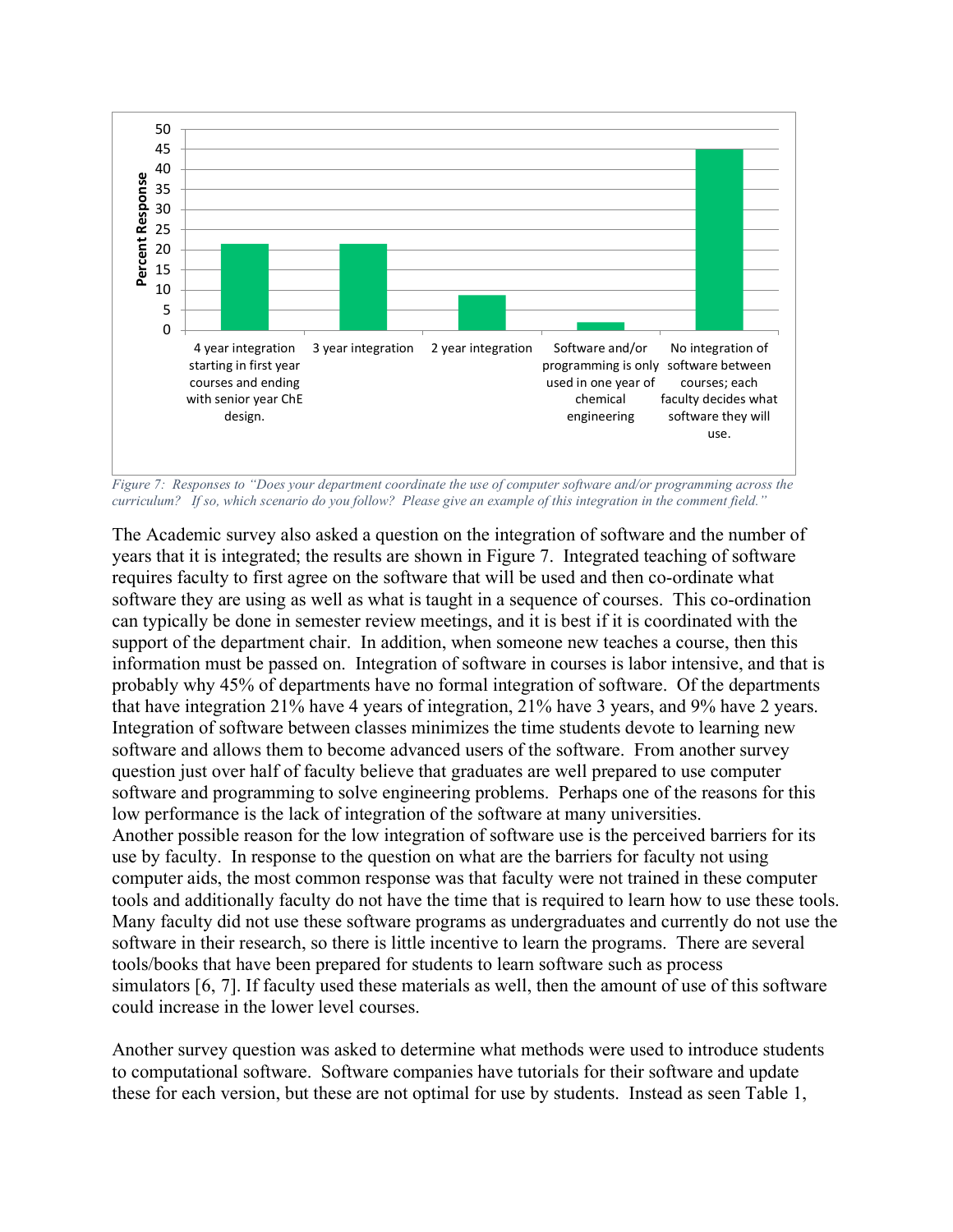most faculty prepare their own tutorials. Preparing tutorials is a large sink in time for faculty. A major amount of effort must be devoted in making the original tutorial and then updating these tutorials to match new versions of the software. This is an issue that needs to be addressed. In response to a survey question, there is a demand for tutorials for student use in courses. Aspen has tried to address this by preparing tutorials, AspenPlus Teaching Modules, through their university program [[8](#page-12-7)].

<span id="page-8-0"></span>*Table 1: Responses to "What method do you use to introduce students to the computational software that you use in your classes? (select the main method used by students)"*

| <b>Answer Choices</b>                                                        | Responses |     |  |
|------------------------------------------------------------------------------|-----------|-----|--|
| Examples of how to use the software are given in the textbook used for this  |           |     |  |
| class.                                                                       | 13%       | 20  |  |
| I prepare tutorials for the students on how to use the software.             | 70%       | 106 |  |
| I use tutorials prepared by the software vendor.                             | $2\%$     |     |  |
| I use tutorials that are prepared by other instructors but not formally      |           |     |  |
| published in a textbook or internet collection.                              | $5.3\%$   |     |  |
| I do not give any formal instruction or tutorials to the students and expect |           |     |  |
| them to learn this on their own.                                             | 6%        |     |  |
| Other methods (please specify)                                               | $3.3\%$   |     |  |

Answered 151

There is a growing trend at universities to eliminate computer rooms. This is now possible because many universities require engineering students to have their own laptops and most software can run using servers (cloud). [Table 2](#page-9-0) illustrates how universities are delivering software to students. At present there is a mix between computer labs and providing students software to load on their computers. The lowest method of delivery is requiring students to purchase the software, at 20%. Certain vendors allow the software to be run on the CPU of the laptop by providing a license that can be borrowed for a limited time by students. For example Aspen Plus and COMSOL both have this ability. Other vendors give a site license for any student or faculty at the college/university to download the software to their computer and run on their CPU. MATLAB is a good example of a vendor that permits this method of use. Software that is only developed for one operating system like Aspen Plus and POLYMATH can be used by any operating system by using cloud software. From this survey about half of the universities have this method of delivery.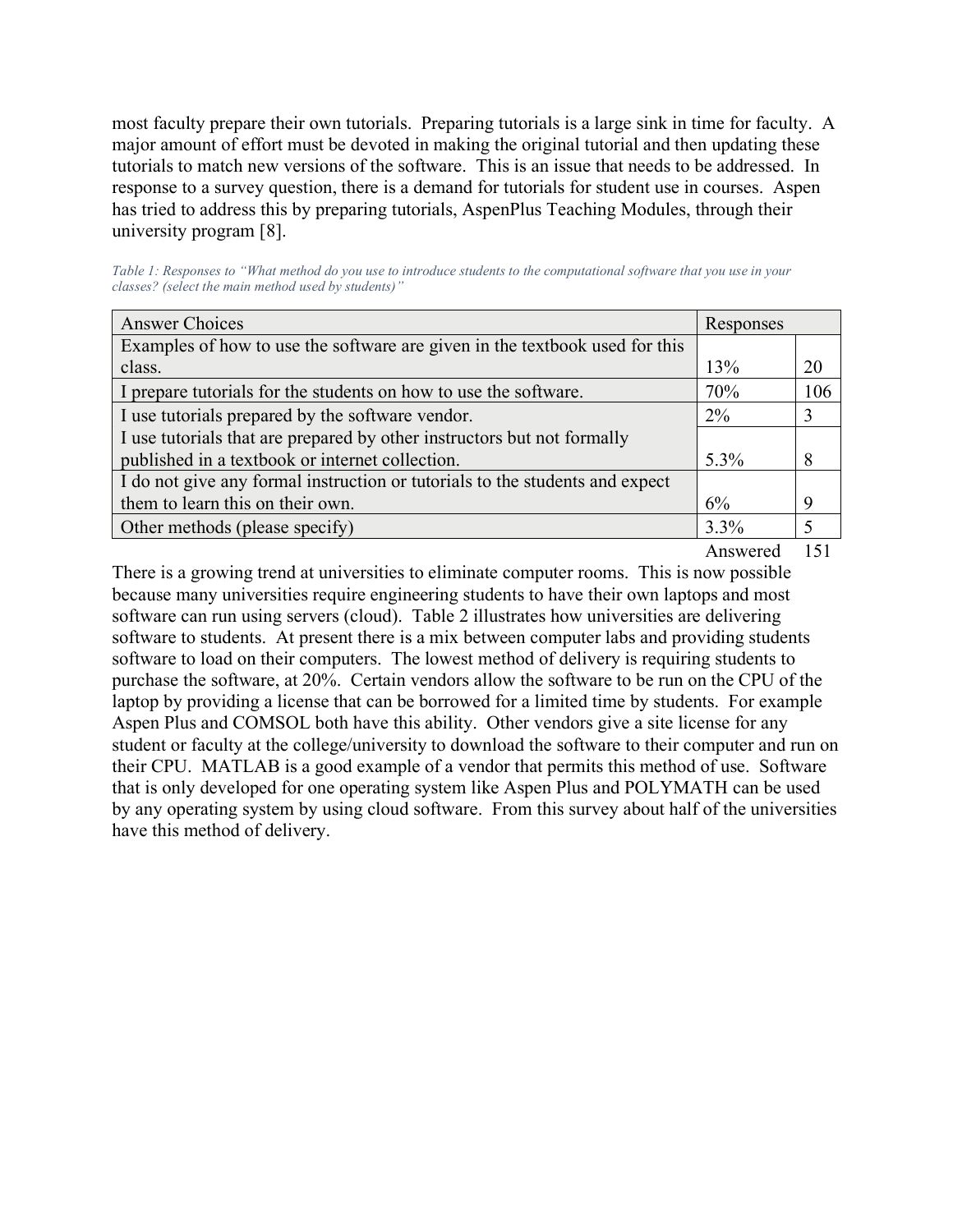| <b>Answer Choices</b>                                            | Responses |     |  |  |
|------------------------------------------------------------------|-----------|-----|--|--|
| Students purchase software and run it on their personal          |           |     |  |  |
| computers.                                                       | 20%       |     |  |  |
| Students download the software to their personal computers and   |           |     |  |  |
| the university provides licenses for students to run software on |           |     |  |  |
| their personal computers                                         | 69%       | 105 |  |  |
| The university provides chemical engineering software through    |           |     |  |  |
| a cloud service that runs on a virtual machine. (Citrix etc.)    | 48%       | 73  |  |  |
| Chemical engineering software is available in campus computer    |           |     |  |  |
| laboratories.                                                    | 74%       | 112 |  |  |
| Other (please specify)                                           | 7%        |     |  |  |
|                                                                  | Answered  | 152 |  |  |
|                                                                  | Skipped   |     |  |  |

<span id="page-9-0"></span>*Table 2: Select the method of delivery of chemical engineering software to your students. (Select all that apply)*

How do professors assess student's ability to use computational tools? As seen in [Table 3](#page-9-1) the majority of professors only require students to use computational tools for homework and do not test them (46%). The professors that test students on their computational ability do so using a computer room, individual laptops or desktops, or have them answer questions about the software on a written exam. This survey did not ask a question on the use of calculators vs. computers on exams but based on current practice we can assume that 100% of professors require calculators on exams. It is expected on future exams that the amount of testing using computational tools will grow to the point where laptop computers will be required instead of calculators.

<span id="page-9-1"></span>*Table 3: Responses to "Do you give in-class exams in which students are required to solve problems using chemical engineering software? If so select the method that you use."*

| <b>Answer Choices</b>                                                                                                                                                                                           | Responses |     |
|-----------------------------------------------------------------------------------------------------------------------------------------------------------------------------------------------------------------|-----------|-----|
| I do not test individual students on their computer usage                                                                                                                                                       | 46%       | 70  |
| I give exams in which students solve problems using engineering<br>software in a computer room.                                                                                                                 | 22%       | 34  |
| I give take home exams in which students are required to use chemical<br>engineering software either on their personal computers or in a                                                                        |           |     |
| computer room.                                                                                                                                                                                                  | 21%       | 32  |
| I test students on their computer skills by asking appropriate questions<br>about using the software, but do not allow them to use the computer<br>during the exam. (e.g. they give the POLYMATH or MATLAB code |           |     |
| or give the steps to use the process simulator).                                                                                                                                                                | 19%       | 29  |
| I give exams in which students are required to use chemical<br>engineering software on their personal computers in the classroom.                                                                               | 16%       | 25  |
| Other (please specify)                                                                                                                                                                                          | $7\%$     | 10  |
|                                                                                                                                                                                                                 | Answered  | 152 |
|                                                                                                                                                                                                                 | Skipped   |     |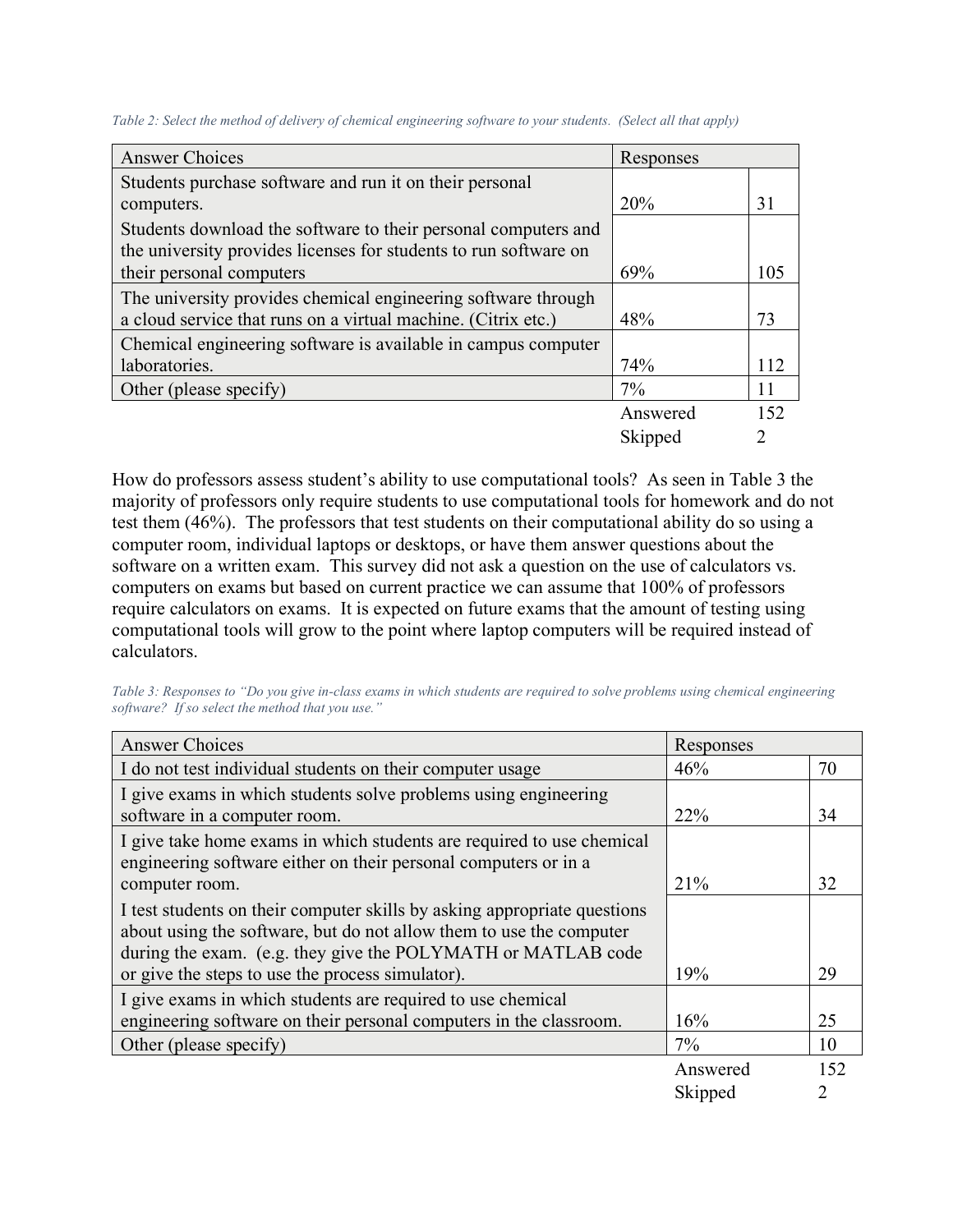Finally, this survey did an extensive analysis of what software was used in each course of chemical engineering (Question 4). As shown in the industrial survey a large majority of students are required to use spreadsheets in all classes. MATLAB is the next popular software with its highest use in a Numerical Methods class and in Process Dynamics and Control courses (both 71%). In Chemical Reaction Engineering/Kinetics courses both MATLAB and POLYMATH are used. As expected the class that has the major use of Process Simulators is Chemical Process Design (95%) which was similar to the 2001 survey in which 94% used process simulation in Design. For the current survey the Separations/Mass Transfer course had the next highest use of simulators (65%) and then Thermodynamics (49%). For the 2001 survey process simulators were used in the majority of Separations courses (57%) and (36%) in the Thermodynamics courses. This shows a growth in the use of process simulators in these courses. Programming languages are used most in Computing/Numerical Methods (34%) and less than 20% in all other courses. This may be a result in the drop in the amount of programming required in chemical engineering courses from the 2001 survey, in which 45% of ChE departments stated that programming languages were required in subsequent ChE courses. Computational Fluid Dynamics is not being used to its full potential with a 33% use in fluids and 18% in Heat Transfer courses.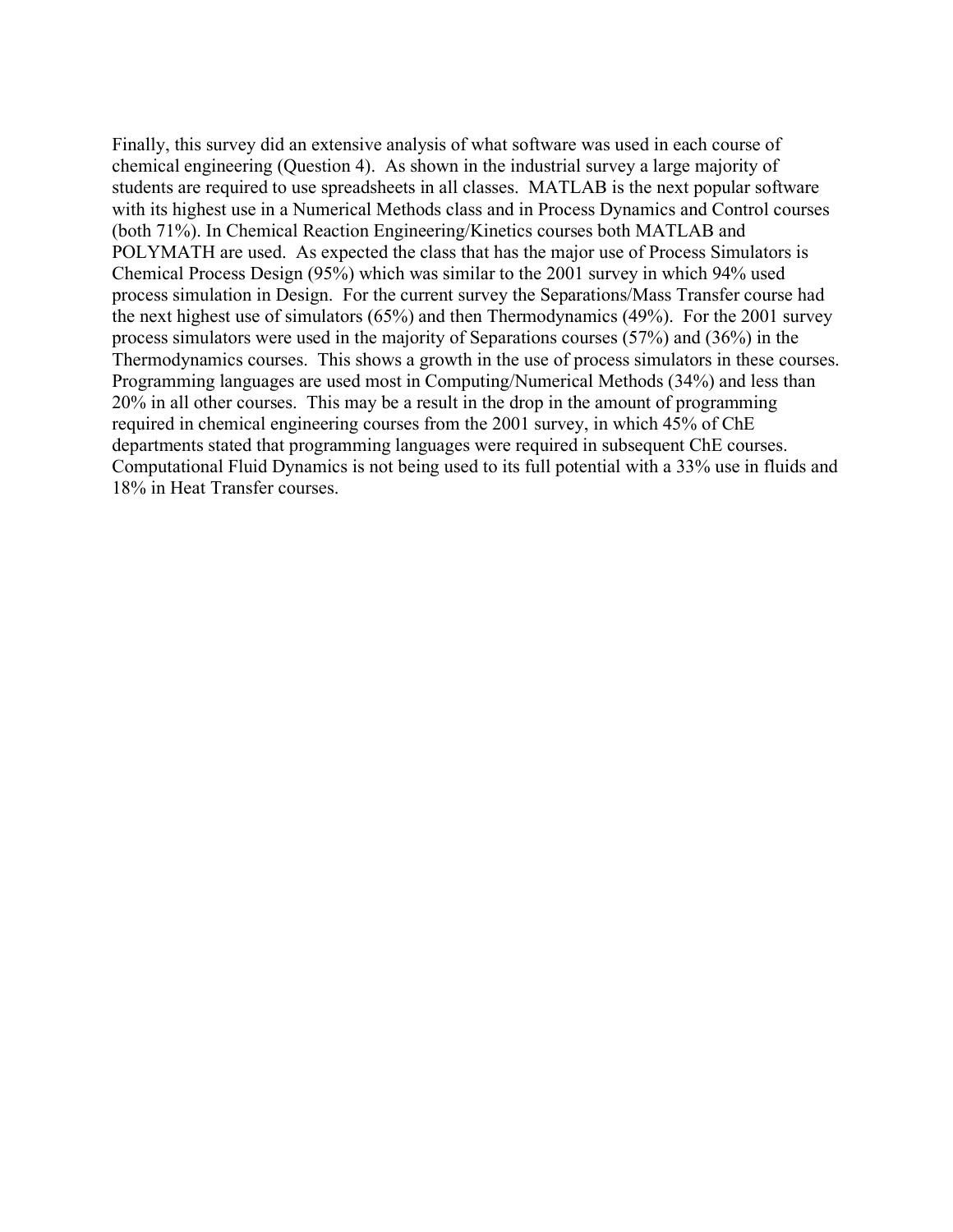*Table 4: Responses to "Select which software is used in your course assignments for the following chemical engineering classes. (multiple selections allowed) Please add any classes not listed in this table in the "Other" field. You only need to specify courses that you teach." (Percents are based on the total responses for a particular course. E.g. Spreadsheets in First Year Engineering 79/87=0.91*

|                               |                     |    |               |                |                 |                |                      |                | Data                    |                | Computational           |                  |                            |                |       |
|-------------------------------|---------------------|----|---------------|----------------|-----------------|----------------|----------------------|----------------|-------------------------|----------------|-------------------------|------------------|----------------------------|----------------|-------|
|                               |                     |    | <b>MATLAB</b> |                | <b>POLYMATH</b> |                | Process<br>Simulator |                | Programming<br>language |                | acquisition<br>software |                  | fluid dynamics<br>software |                |       |
|                               | <b>Spreadsheets</b> |    |               |                |                 |                |                      |                |                         |                |                         |                  |                            |                | Total |
| <b>First Year Engineering</b> | 91%                 | 79 | 49%           | 43             | 3%              | $\overline{3}$ | 6%                   | 5              | 20%                     | 17             | 2%                      | $\overline{2}$   | $1\%$                      | $\mathbf{1}$   | 87    |
| Principles of Chemical        |                     |    |               |                |                 |                |                      |                |                         |                |                         |                  |                            |                |       |
| Processes or                  |                     |    |               |                |                 |                |                      |                |                         |                |                         |                  |                            |                |       |
| Stoichiometry                 | 86%                 | 83 | 27%           | 26             | 2%              | $\overline{2}$ | 18%                  | 17             | 6%                      | 6              | 0%                      | $\overline{0}$   | 0%                         | $\mathbf{0}$   | 96    |
| Computing/Numerical           |                     |    |               |                |                 |                |                      |                |                         |                |                         |                  |                            |                |       |
| Methods                       | 49%                 | 46 | 71%           | 66             | 8%              | $\overline{7}$ | 23%                  | 21             | 34%                     | 32             | 0%                      | $\overline{0}$   | 6%                         | 6              | 93    |
| Fluids                        | 65%                 | 43 | 32%           | 21             | $5\%$           | $\overline{3}$ | 14%                  | 9              | 8%                      | 5              | 0%                      | $\overline{0}$   | 33%                        | 22             | 66    |
| Thermodynamics                | 74%                 | 58 | 38%           | 30             | 3%              | $\overline{2}$ | 49%                  | 38             | 12%                     | 9              | 0%                      | $\overline{0}$   | $1\%$                      | $\mathbf{1}$   | 78    |
| <b>Heat Transfer</b>          | 72%                 | 48 | 37%           | 25             | 3%              | $\overline{2}$ | 18%                  | 12             | 6%                      | $\overline{4}$ | $1\%$                   | $\mathbf{1}$     | 18%                        | 12             | 67    |
| Separations/Mass              |                     |    |               |                |                 |                |                      |                |                         |                |                         |                  |                            |                |       |
| Transfer                      | 70%                 | 64 | 28%           | 26             | 7%              | 6              | 65%                  | 60             | 8%                      | $\tau$         | 0%                      | $\overline{0}$   | 2%                         | $\overline{2}$ | 92    |
| Materials                     | 88%                 | 28 | 16%           | 5              | 0%              | $\theta$       | 3%                   |                | 9%                      | $\overline{3}$ | 3%                      | $\mathbf{1}$     | 0%                         | $\overline{0}$ | 32    |
| <b>Chemical Reaction</b>      |                     |    |               |                |                 |                |                      |                |                         |                |                         |                  |                            |                |       |
| Engineering/Kinetics          | 53%                 | 52 | 52%           | 51             | 48%             | 48             | 24%                  | 24             | 12%                     | 12             | 0%                      | $\boldsymbol{0}$ | 2%                         | $\overline{2}$ | 99    |
| <b>Chemical Process</b>       |                     |    |               |                |                 |                |                      |                |                         |                |                         |                  |                            |                |       |
| Design                        | 64%                 | 64 | 24%           | 24             | $5\%$           | 5              | 95%                  | 95             | $5\%$                   | 5              | 0%                      | $\overline{0}$   | $1\%$                      | $\mathbf{1}$   | 100   |
| Unit Operations               |                     |    |               |                |                 |                |                      |                |                         |                |                         |                  |                            |                |       |
| Laboratory                    | 85%                 | 66 | 33%           | 26             | $4\%$           | $\overline{3}$ | 33%                  | 26             | 13%                     | 10             | 38%                     | 30               | 3%                         | $\overline{2}$ | 78    |
| Process Dynamics and          |                     |    |               |                |                 |                |                      |                |                         |                |                         |                  |                            |                |       |
| Control                       | 31%                 | 26 | 71%           | 59             | 7%              | 6              | 23%                  | 19             | 20%                     | 17             | 12%                     | 10               | $0\%$                      | $\overline{0}$ | 83    |
| Other course not given        |                     |    |               |                |                 |                |                      |                |                         |                |                         |                  |                            |                |       |
| above: (please specify        |                     |    |               |                |                 |                |                      |                |                         |                |                         |                  |                            |                |       |
| course name below)            | 35%                 | 8  | $9\%$         | $\overline{2}$ | $9\%$           | $\overline{2}$ | 30%                  | $\overline{7}$ | 30%                     | $\tau$         | 0%                      | $\overline{0}$   | 22%                        | 5              | 23    |
| Other Course marked           |                     |    |               |                |                 |                |                      |                |                         |                |                         |                  |                            |                |       |
| above (please specify         |                     |    |               |                |                 |                |                      |                |                         |                |                         |                  |                            |                |       |
| course name)                  |                     |    |               |                |                 |                |                      |                |                         |                |                         |                  |                            |                | 24    |
|                               |                     |    |               |                |                 |                |                      |                |                         |                | Answered                |                  | 152                        |                |       |
|                               |                     |    |               |                |                 |                |                      |                |                         | Skipped        |                         | $\overline{2}$   |                            |                |       |